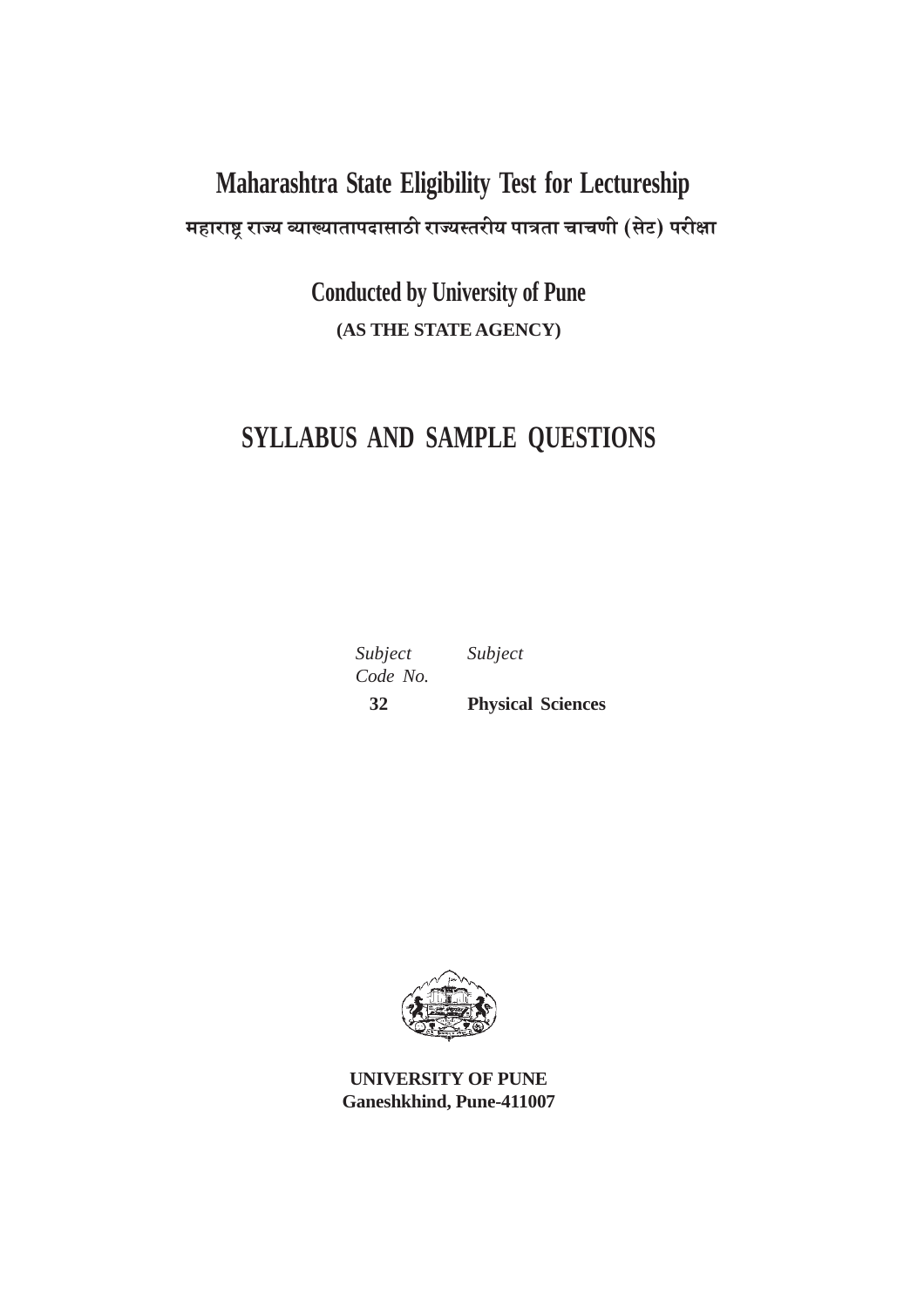### **[32] : PHYSICAL SCIENCES**

The syllabus consists of two papers, as follows :

Paper II and Paper III will be of 75 minutes and 2½ hours duration respectively. Paper II will be of 100 marks and Paper III will be of 200 marks.

#### **PAPER II**

- 1. **Basic Mathematical Methods :** Plotting of graph, curve fitting, data analysis, elementary probability theory. Calculus : vector algebra and vector calculus. Linear algebra, martices. Linear differential equations. Fourier : series, Fourier transforms-Elementary complex analysis.
- 2. **Classical Dynamics :** Basic principles of classical dynamics. Lagrangian and Hamiltonian formalisms. Symmetries and conservation laws, Motion in the central field of force. Collision and scattering, Mechanics of system of particles. Rigid body dynamics. Noninertial frames and pseudoforces. Small oscillations and normal modes. Wave motion-wave equation, phase velocity, group velocity, dispersion. Special theory of relativity-Lorentz transformations, addition of velocities, mass-energy equivalence, energy-momentum four-vector.
- 3. **Electromagnetics :** Electrostatics-Leplace and Poission equations, boundary value problems, multiple expansion, dielectrics. Magnetostatics - Ampere's theorem, Biot-Savart Law, electromagnetic induction. Maxwell's equation in free space and in linear isotropic media. Boundary conditions on the field at interfaces. Scalar and vector potentials, Gauge invariance. Electromagnetic waves-reflection and refraction, dispersion, Rectangular wave guides. Interference, coherence, visibility of fringes.

Diffraction, Polarization, Electrodynamics motion of a charged particle in electric and magnetic fields. Radiation from moving charges, radiation from a dipole.

- 4. **Quantum Physics and Applications :** Wave-particle duality. Heisenberg's Uncertainty Principle. Schrodinger equation. Particle moving in a one-dimensional potential. Orbital angular momentum. Motion in a central potential symmetry conservation laws and degeneracy. Operator formalism of quantum mechanics. Angular momenta algebra, spin. Addition of angular momenta. Time-independent perturbation theory. Time-dependent purturbation theory-adiabatic approximation. Fermi's Golden Rule. Elementary theory of scattering in a central potential. Phase shifts, partial wave analysis. Born approximation. Schrodinger equation in a periodic potential, Bloch's theorem, Tunnelling through a potential barrier. Identical particles, spin statitics connection.
- 5. Thermodynamics and Statistical Physics, laws of thremodynamics and their consequences. Thermodynamic potentials and Maxwell's relations. Chemical potential, phase equilibria. Phase space, Microstates and macrostates. Ensembles. Partition funcdtion, Free energy and connection with thermodynamic quantities. Classical and quantum statistics. Degenerate electron gas, Blackbody radiation and Planck's distribution law. Bose-Einstein condensation. Einestein and Debye models for lattice specific heat paramagnetism due to lacalized moments. Elementary ideas on phase transitions-Van der Walls fluid, Weiss molecular field theory of ferromagnetism.
- 6. Experimental Techniques, Measurement of fundamental physical constants, temperature, Pressure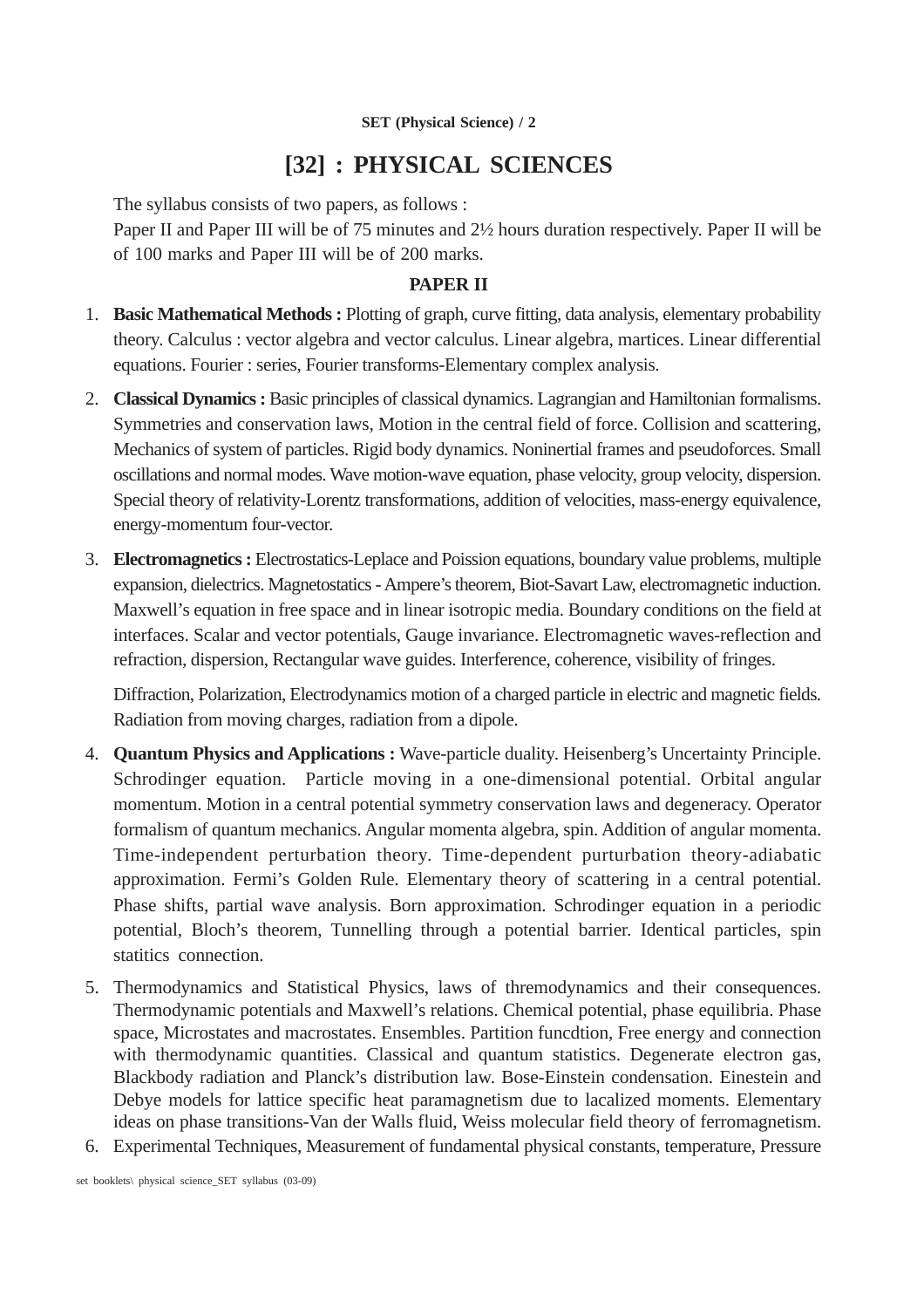and humidity sensors, photon and particle detectors. Oscilloscopes, function generator, voltage and current sources, power supply, Measurement of high and low resistance (voltage and current). AC bridges for L and C Measurement of magnetic field.

Principles and conceptual basis of : (i) Optical sources, interferometry for wavelength measurements, (ii) Production and measurement of low pressure (vacuum), (iii) Power and single crystal (Laue) Xray diffraction techniques, (iv) Measurements of signals, signal to noise ratio.

#### **PAPER III**

Part A Weightage 50% SYLLABUS SAME AS FOR PAPER II

Part B Weightage 50%

1. Electronics Semiconductor discrete devices (characteristic curves and physics of p-n junction). Schottky, Tunnel and MOS diodes, Bipolar junction transistor, junction field effect, transistor (JFET) Metal-oxide-Semiconductor. Field effect transistor (MOSFET), unijunction transistor and sillicon controlled rectifier (SCR), Opto-electronic devices (Photo-diode, solar cell, LED, LCD and photo transistor), Diffusion of impurities in sillicon, growth of oxide.

Applications of semiconductor devices in linear and digital circuits-Zener regulated power supply, Transistor (bipolar, MOSFFT, JFET) as amplifier, coupling of amplifier stages (DC, RC and Transformer coupling), RC-coupled amplifier, dc and power amplifier Feedback in amplifiers and oscillators (phase swift, Hartley, Colpitts and crustal controlled) clipping and clamping circuits. Transistor as a switch OR, AND and NOT gates (TIL and CMOS gates). Multivibrators (using transistor) and sweep geneator (using transistors, UJT and SCR).

Linear integrated circuits-Operational amplifier and its applications-Inverting and noninverting amplifier, adder, integrator, differentiator, waveform geneator, comparator and Schmittrigger, Butterwoth active filter, phase shifter, Digital integrated circuits-NAND and NOR gates building block, X-OR gate, simple combinational circuits-Half and full address, Flip-Flops, shift registers, counters, A/D and D/A coverters, semiconductor memories (ROM, RAM, and EPROM, basic, architecture of 8 bit microprocessor (INTEL 8085).

Communication Electronics-Basic principle of amplitude frequency and phase modulation. Simple circuits for amplitude modulation and demodulation, digital (PCM) modulation and demodulation. Fundamentals of optical communication, Microwave Oscillators (reflex, klystron, megnetron and Gunn diode), Cavity resonaters. Standing wave detector.

2. Atomic and Molecular Physics : Atomic Physics-quantum states of an electron in an atom, Hydrogen atom spectrum, electron spin, Stern-Gerlach experiment, spin-orbit coupling, fine structure, spectroscopic terms and selection rules, hyperfine structure.

Exchange symmetry of wave functions, Pauli exclusion priciples, periodic table, alkali-type spectra, LS and JJ coupling, Hund's rules and term reversal.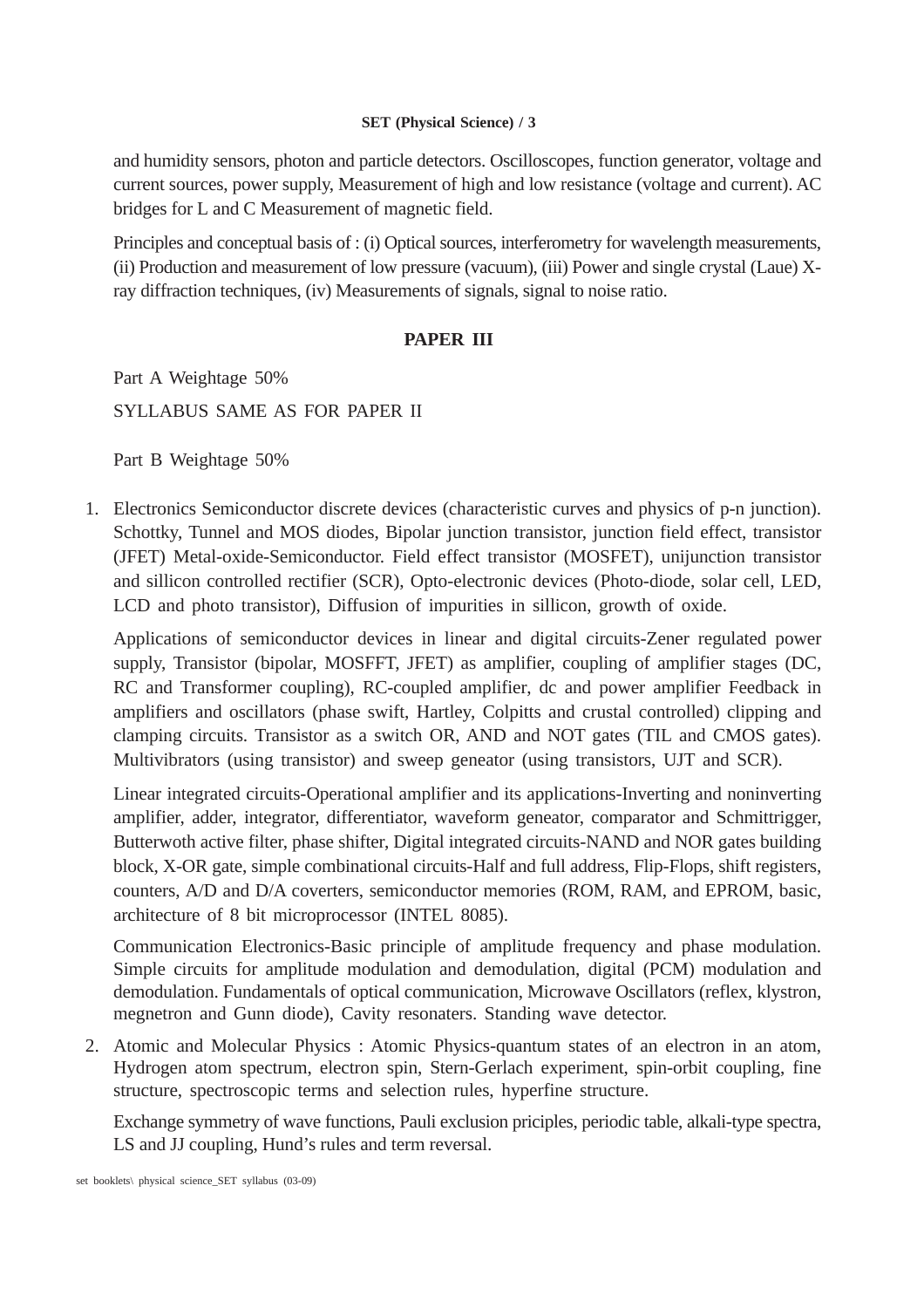Machanisms of line broadening.

Zeeman, Paschen-Back and Stark effects.

Inner-shell vacancy, X-rays and Auger transitions, Compton effect.

Principles of resonance Spectroscopy (ESR and NMR)

Molecular Physics-Covalent, ionic and Van der Waal's interaction, Born-Oppenheimer approximation. Heitler-London and molecular orbital theories of  $H_2$ .

Rotation, rotation-vibration spectra, Raman Spectra, selection rules, nuclear spin and intensity alteration, isotope effects, electronics states of diatomic molecules, Franck-Condon principle.

Laser-spontaneous and stimulated emission, optical pumping, population inversion, coherence (temporal and spatial), simple description of ammonia maser,  $CO_2$  and He-Ne lasers.

3. Condensed Matter Physics-Crystal classes and system, 2d and 3d lattices, bonding of common crystal structure; reciprocal lattice, diffraction and structure factor, elementary ideas about point defect and dislocations, short and long range order in liquids and solids, liquid crystals, quasicrystals and glasses.

Lattice vibrations, phonons, specific heat of solids. Free electron theory. Fermi statistics, heat capacity and Pauli paramagnetic susceptibility.

Electron motion in periodic potentials energy bands in metals, insulators and semiconductors, tight binding approximation, impurity levels in doped semiconductors.

Dielectrics-Polarization mechanisms, Clausius-Mossotti equation, piezo, pyro and ferroelectricity.

Dia and Para magnetism, exchange interactions, magnetic order, ferro, anti ferro and ferromagnetism.

Superconductivity-basic phenomenology, Meissner effect, Type I and Type II super conductors, BCS pairing mechanisms, High Tc materials.

4. Nuclear and Particle Physics

Basic nuclear properties-size, shape, charge distribution; spin and parity, binding, empirical mass formula, liquid drop model, nuclear stability and radioactive decay.

Nature of nuclear force, elements of deuteron problem and low energy N-N scattering Charge Independence + charge symmetry of nuclear forces. Evidence for nuclear shell structure. Single particle shell model-its validity and limitations.

Interactions of charged particles and X-rays with matter, Basic principles of particle detectorsionization chamber, proportional counter and GM counters, solid state detectors-scintillation and semiconductor detectors.

Radioactive decays-  $\lceil \alpha \beta \gamma \rceil$  decays, their classifications and characteristics. Basic theoretical understanding.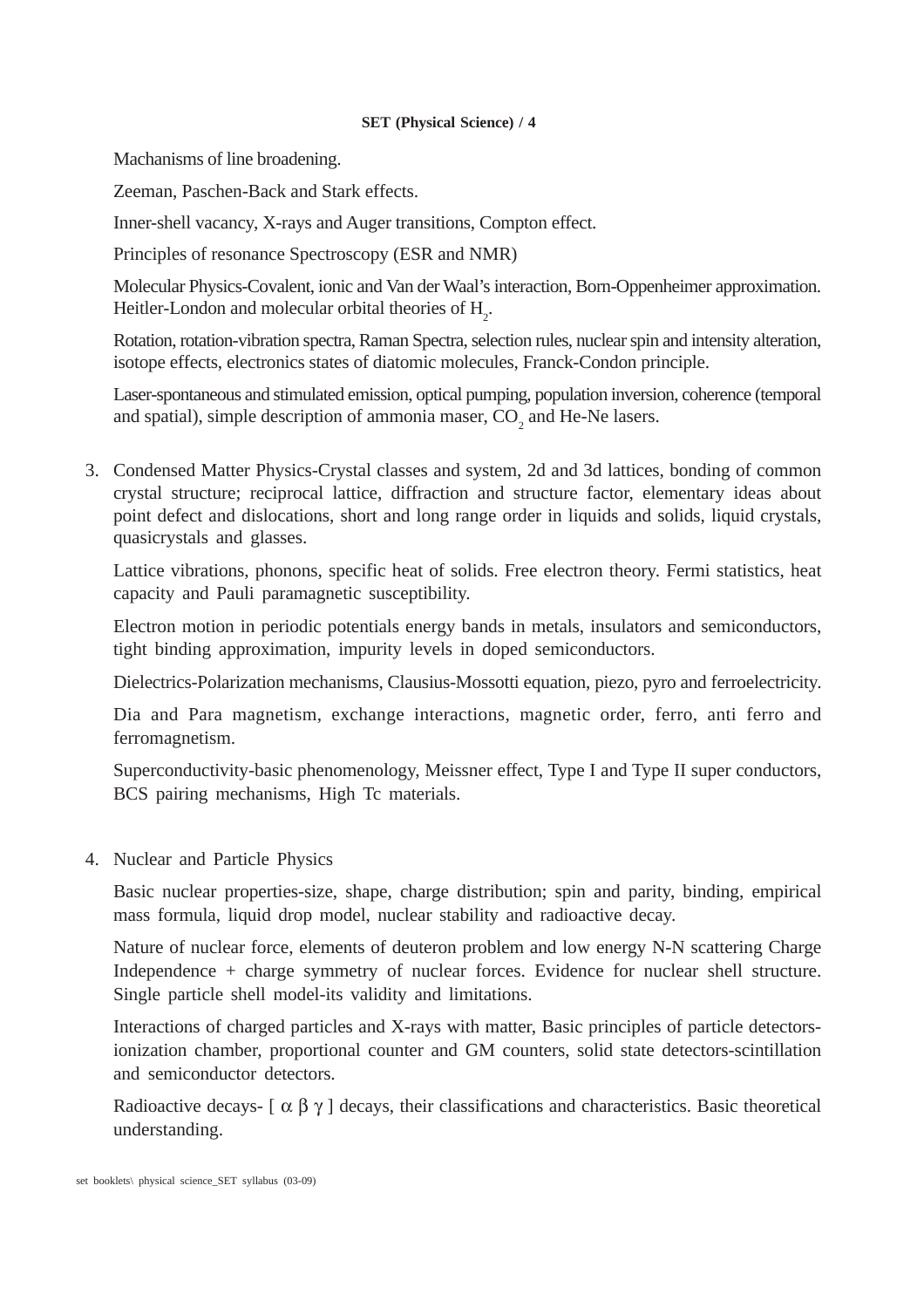Nuclear reactions-Q values and kinematics of nuclear cross-sections, its energy and angular dependence, elementary ideas of reaction mechanisms, elementary ideas of fission and fusion.

Particle Physics-Classificationof fundamental forces and elementary, particles, Isopin, strangeness, Gell-Mann-Nishijima formula.

Quark model  $+$  SU (3) symmetry.

C.T.P invariances in different interactions, weak interactions, parity-non conservation, K-meson complex and time reversal invariance, elementary ideas of geuge theory of strong and weak interactions.

#### SAMPLE QUESTIONS

#### **PAPER II**

1. The value of the continued fraction



is equal to

- $(A)$  0,  $(B)$  1, (C)  $(\sqrt{5} - 1)/2$ , (D)  $\sqrt{5}/2$ , Answer [C]
- 2. The period of satellite in a circular orbit of radius R is T. The period of another satellite in a circular orbit of 4R radius is ]

| $(A)$ at, | (B) T/4 |
|-----------|---------|
|           |         |

(C) 8T (D) T/8 Answer [C]

set booklets\ physical science\_SET syllabus (03-09)